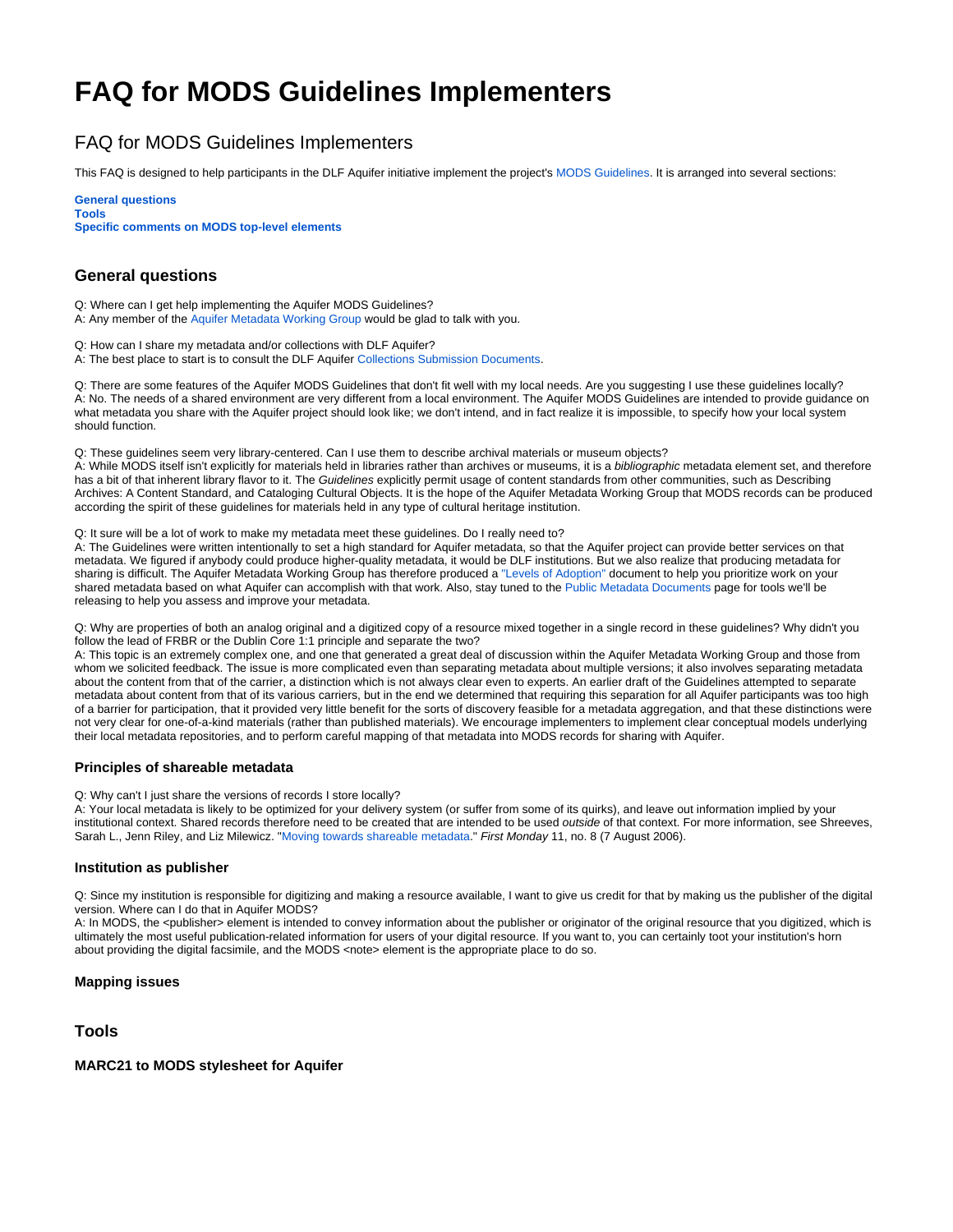Q: Are there particular MARC tags or subfields that we may want to change the mapping for, if our local cataloging practices differ from what the stylesheet expects?

A: We can't predict all places where you might need to change the mapping, but some we've encountered in our testing that stand out are: \*752 Hierarchical Place Name - we are mapping to <subject><hierarchicalGeographic>, but if your records have a placename that's not a subject (e.g. place of publication) in that tag, the subject mapping would not be appropriate.

\*533 Reproduction, subfield f Series - we are mapping to <relatedItem type="series">. If your local practice is to always repeat the series in an 830 tag, that mapping will be redundant and could be deleted.

\*856 mapping based on indicator values - we are mapping 856 with 2nd indicator 1 (Version of resource) to <location><url> for the resource. Many records that use the "single record" approach to describe both physical and digital manifestations in one record use this indicator for the URL. But sometimes that indicator is used for a URL to only a small portion of a resource (e.g. table of contents). If that has been your practice, you may want to change the mapping to <relatedItem type="constituent"> or some other mapping, or delete mapping of 856 with 2nd indicator 1 in the stylesheet.

Q: How does the stylesheet determine which 856 field should get a usage="primaryDisplay" attribute when mapped to MODS <location><url>? The guidelines say there should be one and only one with that attribute.

A: We have a protocol based on the 856 second indicator. If there's an 856 with second indicator 0 (Resource), it gets the "primaryDisplay". If no indicator 0 is present but an 856 has indicator 1 (Version of Resource), it gets "primaryDisplay". If neither 0 nor 1 indicators are present, an 856 with indicator "blank" (no information) gets the attribute. If there are multiple 856's with the indicator that's highest in protocol, the first one appearing in the record gets the attribute. 856 with indicator 2 (Related resource) is not mapped for Aquifer MODS - as an aggregator, we're focusing on the resources described. If this protocol would result in inappropriate assignment of the attribute for your records, you may want to change the mapping.

## <span id="page-1-0"></span>**Specific comments on MODS top-level elements**

#### **titleInfo**

Q: What's your general approach to titleInfo?

A: Because titles are such an important metadata element, these quidelines require the use of at least one <titleInfo><title> element. Choice and format of titles should be based on a content standard such as AACR2 or CCO.

Q: What if there is no title on an item?

A: You must supply one, but do not enter it in square brackets or use other punctuation to indicate that fact. Instead, use the displayLabel attribute to indicate that the title is supplied. Please consider using a content standard such as AACR2 to give you guidance about how to create consistent supplied titles.

Q: Does the entire title string go in the <title> element?

A: Not always. There are more specific subelements such as <subTitle>, <partName>, and <partNumber> which should be used if applicable.

#### **name**

Q: What's your general approach to name?

A: Because the name of the author or creator of the intellectual content of a resource is necessary for a minimal citation, the guidelines recommend the use of at least one <name> element for this purpose, if applicable. Use of the name element is one of the minimum requirements for participation in Aquifer when it is applicable and available.

Q: What if the author or creator of a resource is unknown or anonymous? A: Do not use the name element in this case.

Q: How should names appear in this element?

A: All names should appear in the <namePart> sub-element. Either the entire name can appear in one <namePart> element or each part of the name can be wrapped in separate <namePart> elements. These quideline prefer the latter. Name constituents should appear in the same same order as their authorized form, or, if no authority is used, in last name, comma, first name form.

## **typeOfResource**

Q: What's your general approach to typeOfResource?

A: We require the use of at least one <typeOfResource> element, in order to give aggregators the option to display to end users high-level information regarding the nature of the original resources being described. This element decirbes the original item, whether an analog format that has been digitized, or a born-digital file. The element can be repeated, and it can also possess attributes specifying that the record represents a collection, or represents manuscript content.

#### **genre**

Q: Why should I include <genre> in my institution's shareable metadata records?

A: The concept of genre is a very useful one in helping users navigate through increasingly complex information spaces. Aggregators of digital content find it an especially useful option in building interfaces that allow users to explore large retrieval sets when they do searches, or as a facet in providing a browsing capability. Genre terms applied to digital resources are most useful when they are selected from a standardized thesaurus or controlled vocabulary (e.g., [Library of Congress Subject Headings,](http://authorities.loc.gov/) [Art and Architecture Thesaurus,](http://www.getty.edu/research/conducting_research/vocabularies/aat/) [Thesaurus of Graphic Materials II: Genre and Physical](http://www.loc.gov/rr/print/tgm2/)  [Characteristic Terms](http://www.loc.gov/rr/print/tgm2/)). Even broadly relevant genre terms that appear in most thesauri — such as "Books," "Photographs," or "Sound recordings" — are more useful to aggregators and users than no genre terms at all. When a group of digital resources has similar genre characteristics, but has metadata containing no genre terms, it may be possible to supply an appropriate term or two as part of the process of extracting shareable metadata records from your local content management system.

#### **originInfo**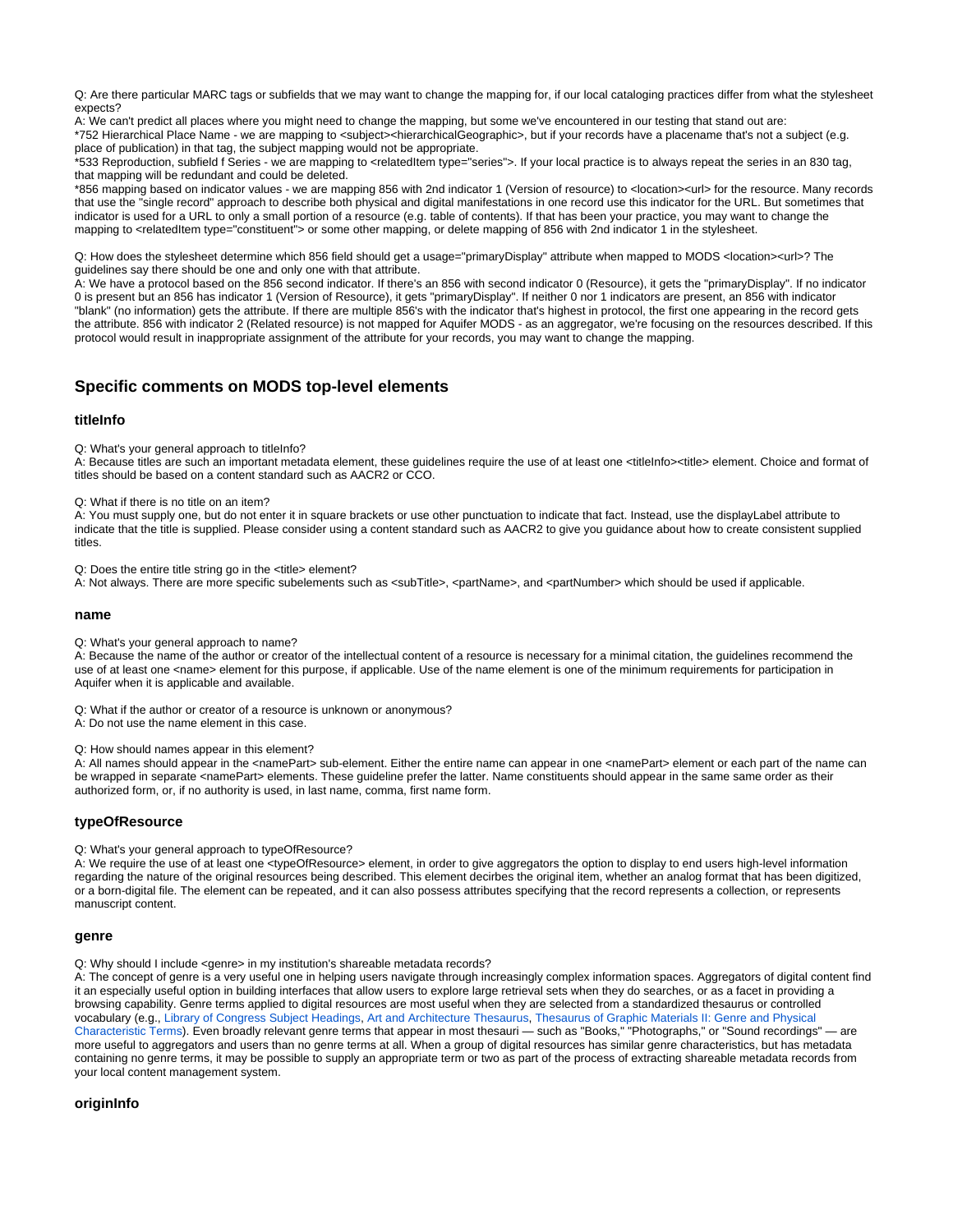Q: What's your general approach to originInfo?

A: <originInfo> data can apply to many different versions of a resource; the DLF Aquifer MODS Guidelines are flexible in that they allow <originInfo> data to be present describing any version of a resource. They strongly recommend to be prudent in what <originInfo> data to include, however, by only including data likely to be useful in an aggregated environment. Dates are considered extremely important for end-user access, but refrain from including dates that can be considered technical metadata, for example, the date an analog resource was digitized. The use of the keyDate attribute on one and only one date is useful to tell the aggregator which date to use for indexing and sorting.

Q: Why does Aquifer require a date in an <originInfo><date> element as a minimum for participation, "if known"? What does "if known" mean in this context?

A: Dates are important to users of an aggregated collection such as Aquifer in several ways. If a resource contains a date of creation, publication or issuance, we require that the date be present in the metadata, because a date can be essential in allowing a user determine what version of a work is being presented, and it can help them place the work in context temporally.

Dates and date ranges can also be used to narrow, qualify, or sort search results; this can give users researching historical or temporal aspects of a topic a valuable tool. This feature will be only partially helpful, however, if some records in the collection don't contain a date; those records would be "missed" in any search that qualifies by a date range.

We recognize that undated materials may be described in metadata contributed to Aquifer, and that a particular content standard may not allow for supplying approximate, inferred or questionable dates for these resources. We will accept records without dates under those conditions. However, we would prefer a supplied date or date range (years, decade, even century), if you can possibly provide one that reasonably represents the time period for the content, over having no date in the <originInfo> element at all. Best practice would be to give the qualifier attribute value (approximate, inferred or questionable) for such dates.

Q: Does using the W3CDTF date format (YYYY-MM-DD) require that I include a month and day? What if I only know the year? A: W3CDTF allows leaving off the more granular parts of the date. 1876 and 1876-02 (to indicate February 1876, but no day known) are both legal W3CDTF values.

Q: Can I include the date my institution digitized or claimed copyright on a digital surrogate of an item? A: While this information is important for you to track locally, it is of minimal utility in a shared environment, and may actually get in the way of date indexing by Aquifer. It is best to omit this information from shared records.

#### **language**

Q: When is language required in a record?

A: <language> is required for resources that cannot be properly understood without language. Examples range from written correspondence or an audio recording of a speech. If language is vital to making sense of the resource, include it in the record.

Q: Besides the fact that it's required, why should I include language in the record? A: Language is a powerful way to narrow search results. It allows a user to exclude materials in languages he/she doesn't understand.

#### **physicalDescription**

#### **abstract**

Q: Do I really need an abstract for every resource?

A: We recommend including a summary or abstract for most resources. Research has shown that users focus attention on this area of a metadata record, and besides being helpful in evaluating usefulness of a resource, indexing keywords in the abstract makes the resource more "findable". This is particularly helpful when no table of contents is available, and when the title is not very descriptive.

#### **tableOfContents**

Q: Why is Table of Contents recommended?

A: A table of contents, whether it is transcribed from a table within in a resource or derived from chapter or section titles, can give users a quick overview of what the resource contains and how it is organized, and keyword indexing of the <tableOfContents> element often makes the content more "findable" to users.

Q: What should or shouldn't be included in <tableOfContents>?

A: Page numbering is usually omitted in a metadata record; volume or section numbering along with the section titles helps show the organization, but if all you have is numbering, the TOC should be omitted. Linking to an online table of contents using the xlink attribute may be helpful for user resource evaluation, but not for keyword indexing. The displayLabel attribute may be helpful for contents that are partial or differ from standard text contents tables.

#### **targetAudience**

Q: What's your general approach to targetAudience?

A: Some resources may be intended for audiences that are at a certain intellectual level or share certain intellectual interests. <targetAudience> should contain this information, if it is available.

Q: Should targetAudience be used for MPAA or RIAA audience ratings?

A: No. Use <accessCondition> with "type" attribute value "restrictionOnAccess".

Q: What if my resources don't have a defined target audience, they're for everybody? Do I need to include this element with a value like "general"? A: We don't recommend including boilerplate values for elements like this. It's best to just omit the targetAudience element if there's no specific audience that the resource is designed for.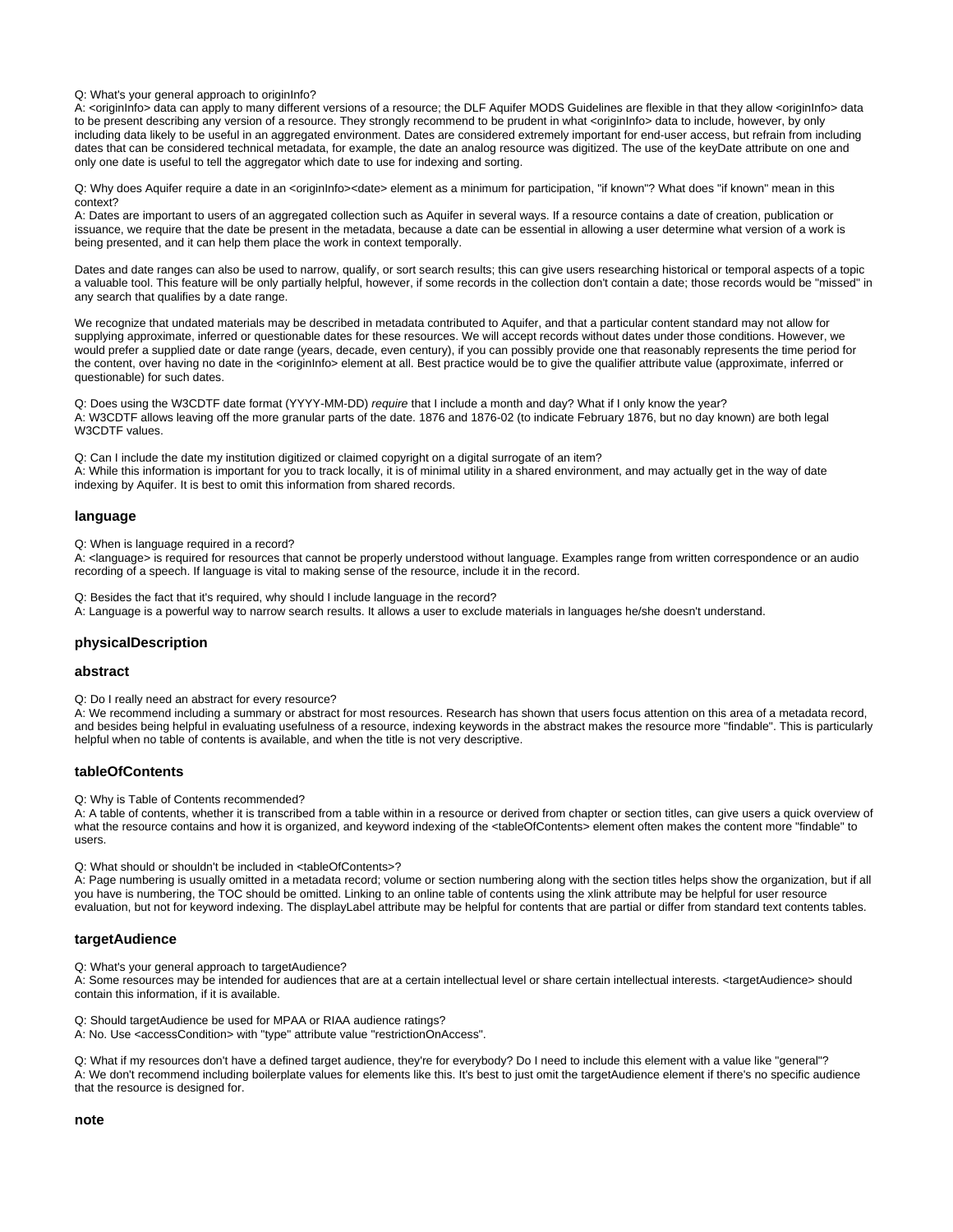Q: When should I use a <note> in my records?

A: Use <note> in MODS records only when you have information that cannot be conveyed in another, more specific, MODS element. If it is possible to map information from your local content management system into a more specific MODS element than <note>, you should do so in order to insure that your data content is labeled and presented correctly and, consequently, is as useful as possible to users.

Q: I'm mapping information from MARC records into MODS so that we can make these records harvestable. It would be so much easier for me just to map all the MARC 5XX fields into MODS <note> elements and be done with it.

A: It may seem easier, but aggregators who harvest your shareable metadata records can do much more with them in terms of general presentation, labeling, and indexing if you take the time to map your MARC 5XX notes correctly into MODS. For example, a MARC 506 field conveys information to end users about conditions placed on access to a resource. This information could be generically treated if you map it to MODS <note>, but can be appropriately highlighted if you map it correctly to MODS <accessCondition>. The same is true of information in the MARC 520, or Summary field. It can be much more appropriately handled by aggregators and understood by users if correctly mapped to MODS <abstract> rather than generically treated as a <note>.

#### **subject**

Q: How do I declare a subject vocabulary?

A: Use the authority="xxx" attribute for the <subject> in question.

Q: What if the subject is a local term?

A: Hopefully you maintain a controlled list to manage it. In this case, use authority="local" as an attribute for the subject term. If you do not control the term in any way, do not include an authority attribute.

Q: You say that <subject> is required. Is it OK to use a genre term (i.e. sculpture)?

A: <subject> is required only if applicable. Certain resources, especially those that are art or realia, may not be said to have any subject at all. In these cases, use the appropriate genre term under the top-level <genre> element instead of here in <subject>.

#### **classification**

Q: How is classification used in the guidelines?

A: Aggregators, including Aquifer, typically do not use <classification> for search and browse functionality. Because of this, <classification> is optional in the guidelines. If you choose to include <classification>, however, the guidelines recommend that the values conform to authorities referenced in the Source Codes for Classification maintained by the Library of Congress at [http://www.loc.gov/marc/sourcecode/classification.](http://www.loc.gov/marc/sourcecode/classification)

#### **relatedItem**

Q: What's your general approach to relatedItem?

A: Aggregators, including the Aquifer initiative, are unlikely to follow large numbers of links to related records or parse deeply recursive MODS records effectively. Instead, they are likely to assume one shared record should result in one record presented in a search result set. With this expectation in mind, the DLF Aquifer MODS Guidelines recommend the use of <relatedItem> in only three cases. The first is "to point to a full metadata record for a related item," where the <relatedItem> element would include an xlink:href attribute pointing to a related record. In this case, the aggregator is likely to display the link to a user but not to retrieve and index the record. The second and third cases involve including MODS elements within <relatedItem> rather than relying on a link: "to provide contextual information useful for full description of the resource" and "to provide additional information about intellectual constituent units of the resource being described." In the former case, the data is likely to describe a resource at a higher hierarchical level, such as a collection or series, and in the latter case, the data is likely to describe analytical components of a resource. In these cases, the intention should be that the aggregator include the data within <relatedItem> in a search index.

#### **identifier**

Q: How is <identifier> used in these quidelines?

A: <identifier> can be used to identify either the digital version or the analog original. Only universal identifiers are recommended, so local call numbers should be avoided. A type attribute must be used to identify the type of identifier.

Q: How does <identifier type="URI"> differ from <location><url>?

A: When a URL is used in <identifier type="URI">, it should link to the resource in its repository context. The link in <location><url> is a link to the resource with its contextual material.

#### **location**

Q: Why do the guidelines require one <location><url> to have the attribute usage="primary display"?

A: Indicating which url is the primary url for users to access allows service providers to use this url as the link in the brief display. Typically, the title of a resource is converted into a link. If there are multiple urls provided without an indication of which is primary, the service provider may just choose the first listed.

Q. The guidelines indicate that the primary display url should point to the resource in context. Why shouldn't I just provide a link directly to the resource itself?

A. The best practice of the URL pointing to the resource in context is important because many service providers do not display the full metadata record harvested from a data provider. Thus, if the primary link to a resource is to a stand-alone version of the resource (such as a JPG image only), an end-user will have no context except for the metadata on the service provider's site. This does not serve the end-user well, nor does it serve the data provider well as the end-user cannot easily navigate to other parts of the data provider's collection. At a minimum, the URL should point to a page that contains the resource and a navigation bar that allows users to reach the collection homepage.

#### **accessCondition**